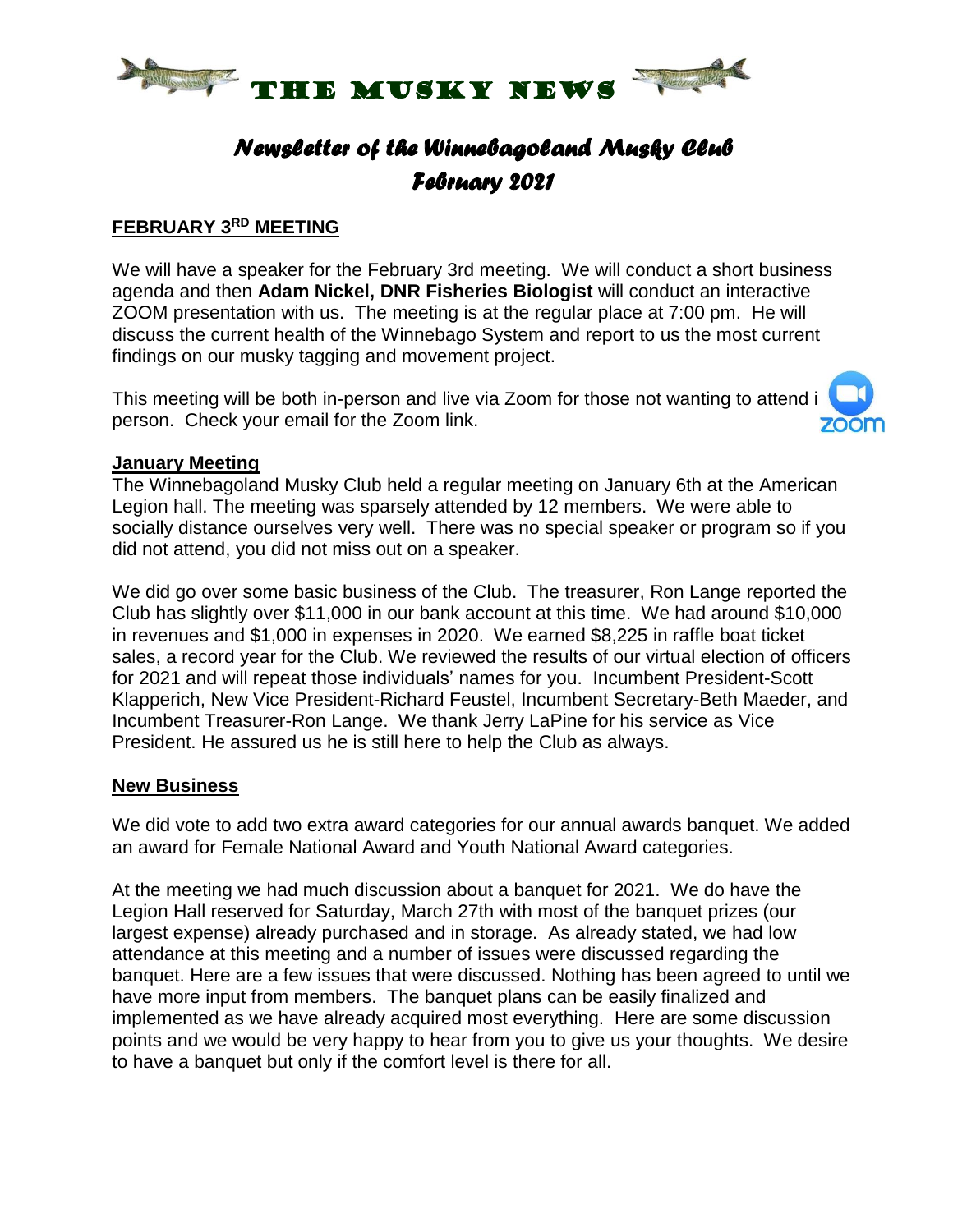

# *Newsletter of the Winnebagoland Musky Club February 2021*

### **PLEASE REPLY TO THESE QUESTIONS via email or return it in the enclosed envelope**

We need to have a minimum of 80 people attend to break even for the banquet. The goal is to have the revenues handle all of the expenses and hopefully with a profit.

### **1. Yes No**

If we can get a minimum of 80 people to attend, would you be willing to attend at the end of March 2021 considering the pandemic issues?

### **2. Yes No**

Would you consider attending an event like our banquet at another facility at the same time of the year if the quarters were much larger than the Legion's facility? (Possibility of Maximillians in Mt Calvary)

#### **3. \_\_\_\_\_\_\_\_\_\_\_\_\_\_\_\_\_\_\_\_\_\_\_\_** (month in 2021)

When in 2021 do you anticipate you would feel comfortable attending a banquet like ours? Months proposed are September or October.

### **4. Yes No**

Should we postpone the banquet until 2022? (continuing to hold the prizes in inventory)

### **5. 2021 Awards meeting: Yes No I would attend Yes No**

Should we have an abbreviated awards night at a regular 2021 monthly meeting instead of a banquet where we present the 2020 awards? We do have award winners for 2020.

Included with this Newsletter is a WMC Information Document and a return envelope for your 2021 dues. You may write comments on this document regarding the above issues, or email Scott Klapperich and or Richard Feustel at scott klapperich@yahoo.com [Richardfeustel@gmail.com](mailto:Richardfeustel@gmail.com)